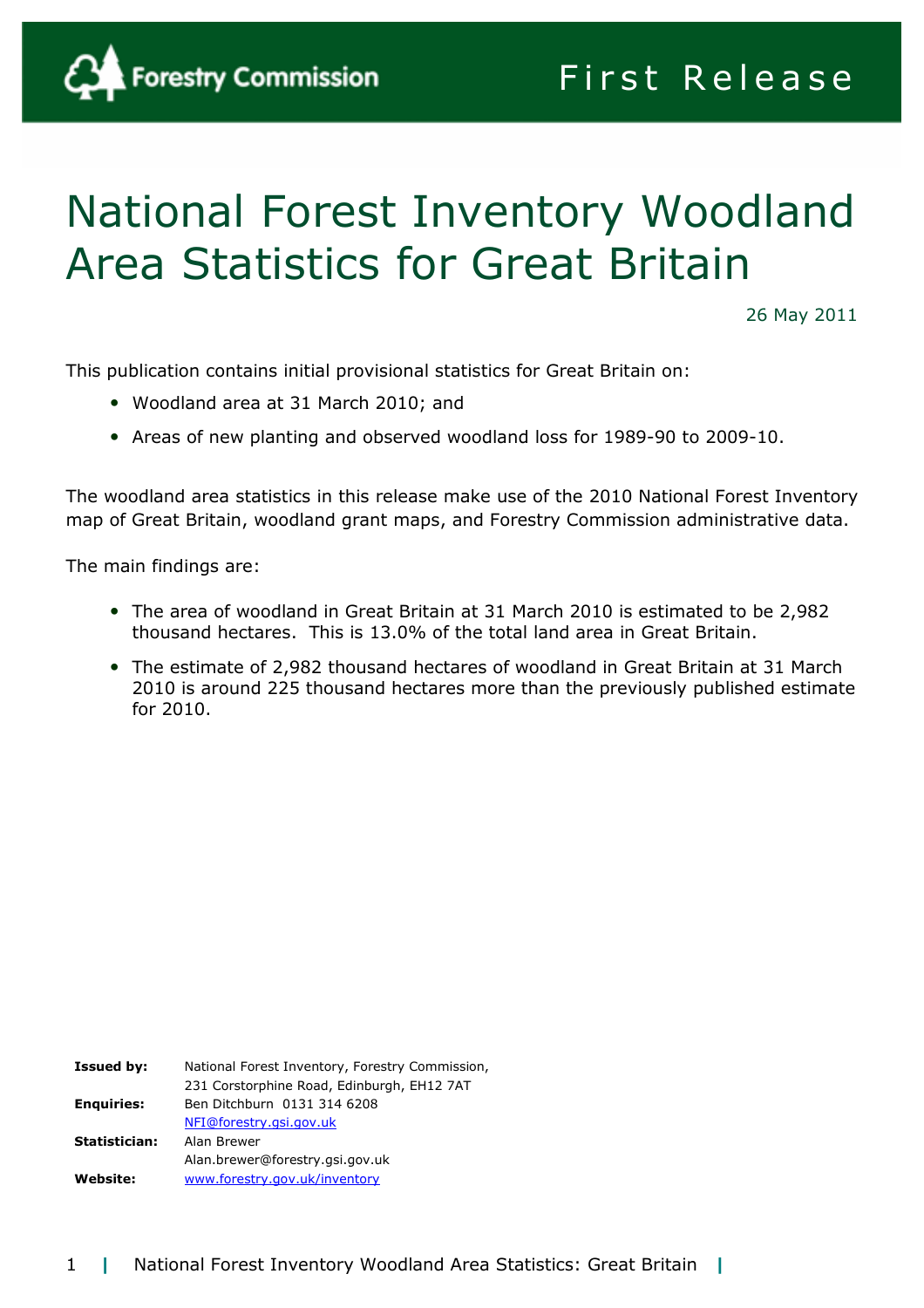## Introduction

The Forestry Commission's National Forest Inventory (NFI) is to be a continuous inventory of Britain's woodlands conducted on a five year cycle. The elements of the inventory are a digital map of woodland in Britain constructed from aerial photography, complemented by other sources of information, and a programme of ground surveying of woodland using a representative sample drawn from the woodland and forested areas of Great Britain.

A completed version of the digital map is now available and has been used to derive the statistics on woodland area reported here. The programme of ground surveying is currently in progress but the results from this are not yet available for use. In this report, total woodland area and information on woodland gain and woodland loss is derived for Great Britain as a whole from the NFI map and certain other sources of information described in the body of the report and in the appendices. (Individual reports at a country level for England, Scotland and Wales are available in separate documents published by the National Forest Inventory.) Later reports will utilise information from the ground survey programme and will provide profiles and breakdowns of the total woodland area on a regional basis and by type of woodland, including estimated areas of broadleaf and conifer woodland and their stocking levels.

The National Forest Inventory is the first continuous inventory of British forests and woodlands. It succeeds a series of single inventories produced by the Forestry Commission, the most recent of which was the National Inventory of Woodland and Trees (NIWT). This also involved the production of a digital woodland map from aerial photography and a programme of field surveys.

The previous estimate of total woodland area for Great Britain for 2010, published in Forestry Statistics 2010, was partially based on annual updating of woodland area estimates derived from the NIWT map. The base year of the NIWT map was 1995 for Scotland, 1997 for Wales and 1998 for England, and a programme of work has been underway to compare the spatial information in the NIWT and NFI maps and the woodland area statistics derived from them. The emerging conclusions from this exercise are provided in this report and are utilised in deriving the new estimate of total woodland area for Great Britain, and information on woodland gain and woodland loss.

Estimates of total woodland area, woodland gain and woodland loss are conditional upon the definitions used as described in full in the relevant sections of this report, and in Appendix 1 on Background and Definitions. These differ in some respects from the definitions used by NIWT and by other reports on woodland area, including the previous estimates of total woodland area published in Forestry Statistics 2010. NFI uses an observational approach to estimating woodland area, augmented by reported activity in respect of new planting, and specific tests and conventions in defining the existence and timing of woodland loss in line with international conventions. In the estimation and timing of woodland loss, NFI does not use information on intent or declared policy.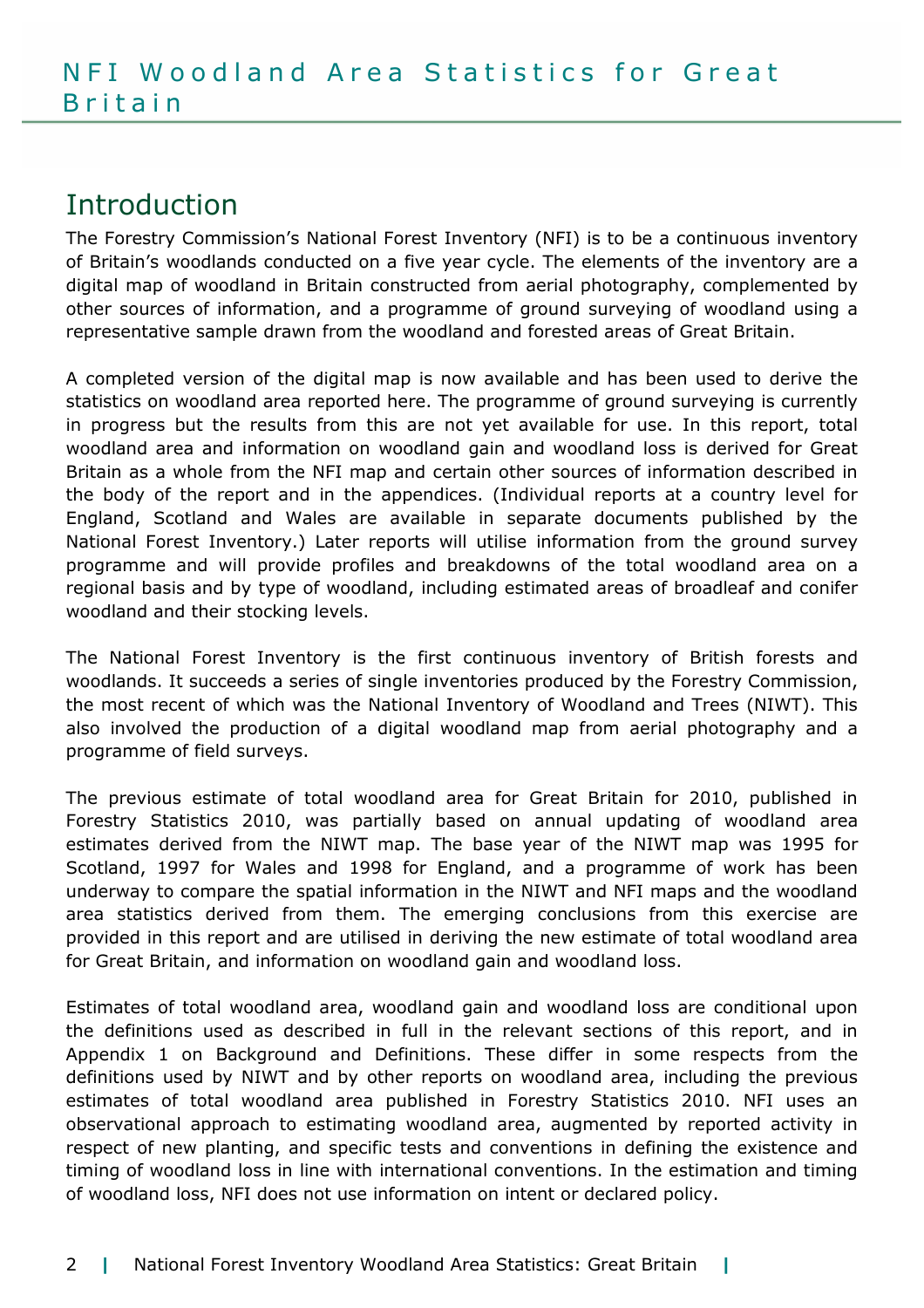NFI-based estimates will form the basis of future reporting by the Forestry Commission on woodland areas within Great Britain. Using information from the ongoing ground survey, the NFI will also be used to inform softwood and hardwood timber production forecasts, reports on woodland structure, and other economic, ecological, environmental and social aspects of British woodlands.

# Area of Woodland at March 2010

#### The total area of woodland in Great Britain is estimated to be 2,982 thousand hectares. This is 13.0% of the total land area in Great Britain.

This estimate is based upon the NFI definition of woodland and on current assessments of woodland gain that are not captured in the aerial photography used to produce the NFI woodland map of Great Britain. In the National Forest Inventory, woodland is defined as areas with a canopy cover of 20% or more (or the potential to achieve this), with a minimum area of 0.5 hectares and a minimum width of 20 metres. Areas of less than 0.5 hectares of open space within woodlands are included as part of the total woodland area, being considered as an integral part of the woodland ecosystem. Integral areas of greater than 0.5 hectares of open space are excluded. Assessments of woodland gain and woodland loss are described in the following sections on New Planting and on Woodland Loss, and further information is available in Appendix 1.

This new estimate compares with the Forestry Commission's previous estimate of woodland area in Great Britain, for the same reference date of March 2010, of 2,757 thousand hectares (as published in Forestry Statistics 2010). Further information on the differences between these two estimates is provided in the Comparison of Woodland Area Figures section and in Appendix 2.

This new estimate of total woodland area in Great Britain is based upon a new woodland map of Great Britain that has been produced by the Forestry Commission's National Forest Inventory. The map and estimated area have been derived from a base map constructed from interpretation of 2003-2007 aerial photography that has then been augmented and checked with information from other sources. These included:

- Recorded areas of new planting within woodland grant schemes (where this woodland is not yet visible from aerial photography, then it is categorised as 'assumed woodland');
- Areas of Forestry Commission new planting, as recorded in the Forestry Commission's administrative systems;
- Some aerial photography for later time periods;
- Analysis of 2007 and 2009 remote sensing (satellite imagery data) that has been used by NFI for quality assurance of the estimated total woodland area; and
- Comparison of the new map with the previous woodland map of Great Britain from the National Inventory of Woodland and Trees (NIWT) and the NIWT Survey of Small Woodland and Trees. The NIWT woodland map for Great Britain has different base
- 3 | National Forest Inventory Woodland Area Statistics: Great Britain |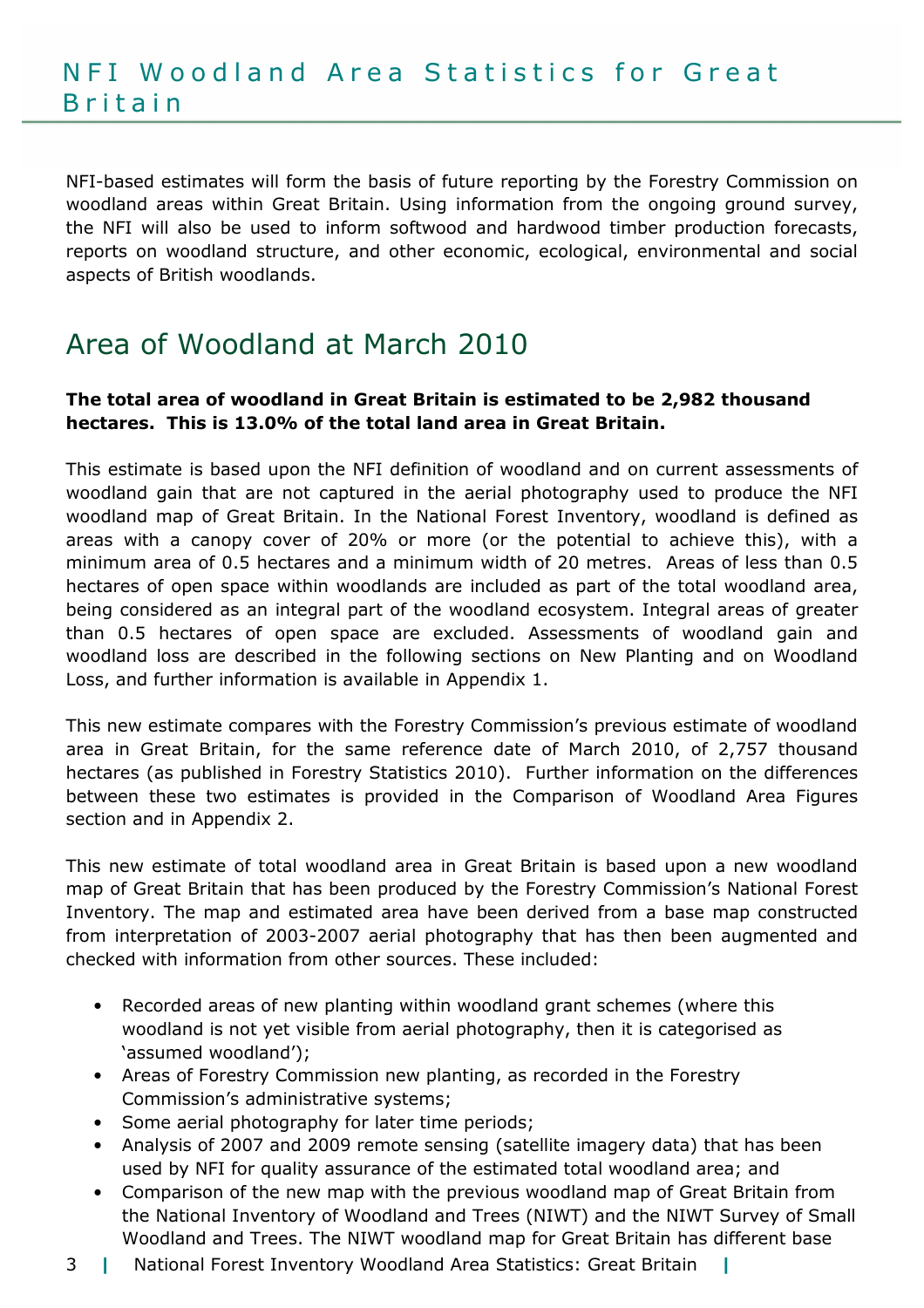years within each of England, Scotland and Wales and is based on interpretation of aerial photography from 1988 through to 1997, updated using administrative records.

Table 1 shows how the NFI woodland area estimate for Great Britain has been derived from the woodland area observed in the original NFI base map and these other sources of information.

## Table 1: NFI area 2010

| thousands of hectares                                               |               |
|---------------------------------------------------------------------|---------------|
|                                                                     | Woodland area |
| NFI area as initially mapped, using 2003 -2007 aerial               | 2,839.2       |
| photography                                                         |               |
| Plus assumed new woodland planted from 1989-90 to 2009-10 which     | $+137.9$      |
| is not visible from aerial photography                              |               |
| Plus additions to the NFI map verified to date from comparison with | $+5.4$        |
| the NIWT map                                                        |               |
| Minus area deleted from the NFI map, verified to date from          | $-0.4$        |
| comparisons with the NIWT map                                       |               |
| NFI area in 2010 as now estimated                                   | 2.982.1       |

Sources: National Forest Inventory map, grant schemes, National Inventory of Woodland and Trees map, Forestry Commission administrative data. Note:

Further description and information on the entries in this table can be found in later sections and in Appendix 1

The area of woodland in Table 1 includes high forest and also areas of recently felled woodland and areas of young trees. In cases where woodland is identified as having been felled, it is presumed that such areas will be restocked with new trees. However, in some instances these areas may be converted to other land uses, such as for wind farm development or habitat restoration, and such conversions are not always immediately recorded by NFI as land use change. This is because it is generally not possible to immediately distinguish between clear felling for normal forest management purposes (which will be replanted or restocked) and clear felling as a precursor to permanent land use change. Further details are provided in the section on Woodland Loss.

## New Planting

New planting is the creation of new woodland by means of tree planting, natural regeneration or seeding on areas previously classified as non-woodland land uses. New planting has been undertaken by the Forestry Commission, by private owners and by other organisations and bodies. Locating areas of recent new planting requires particularly careful consideration in the estimation of total woodland area because seedlings, saplings and young trees less than 10 years old are often difficult to identify from aerial photography, with the result that only a proportion of recent new planting (and none of the new planting conducted after the photography) will be detected in the photographic interpretation.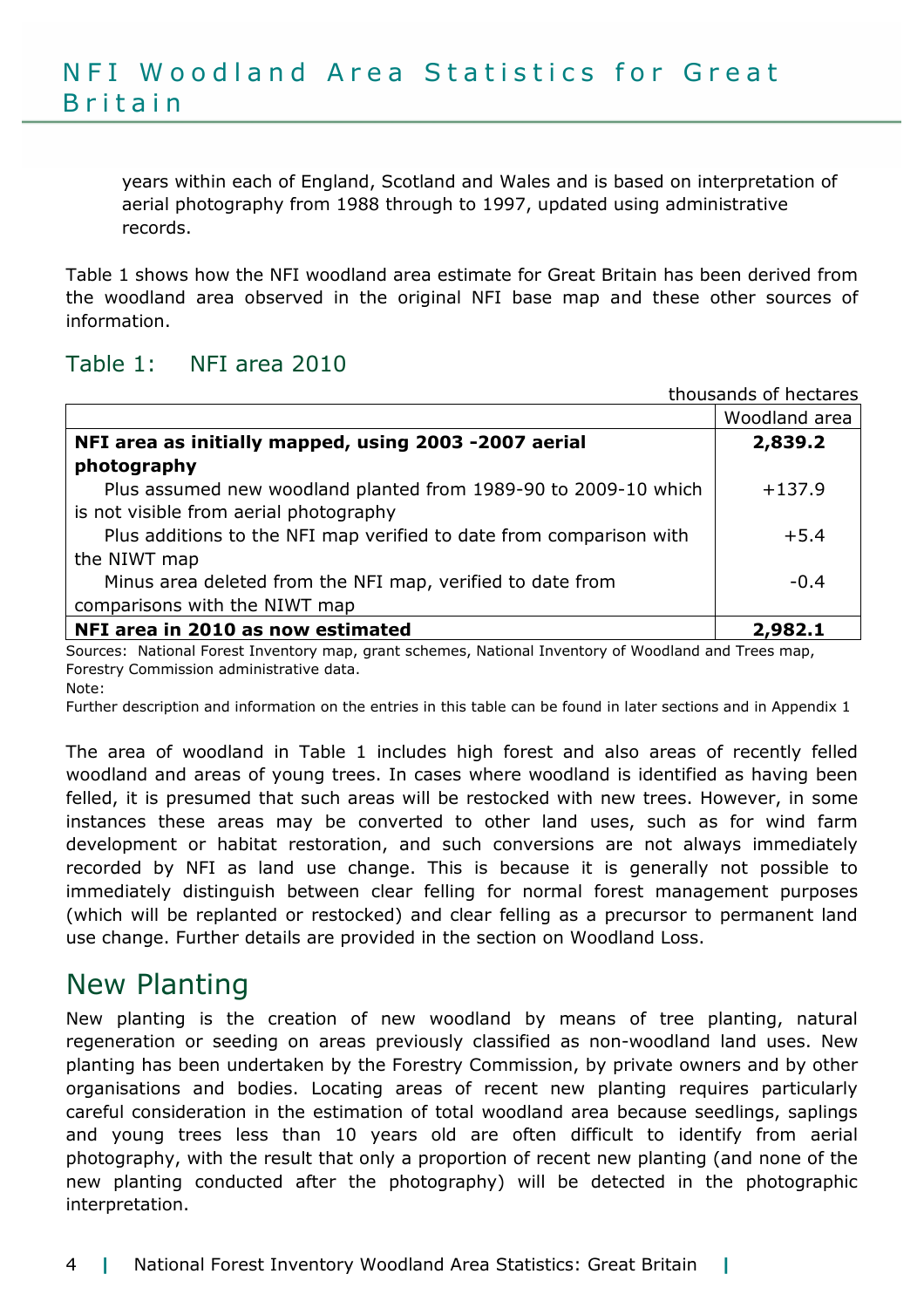As a result, aerial photography interpretation has only identified a proportion of new woodland creation, and will under-record the amount of woodland created between the mid-1990's and 2009-10. Once trees are 10 to 15 years old they are normally large enough to be identified by remote sensing methods and will be captured in the NFI base map. In addressing this under-recording of recent new planting, both the NIWT and NFI maps have automatically added recorded areas of new planting not captured on the base map, as reported by the Forestry Commission on their own land, and by grant-aided new planting schemes on other land. This approach assumes that the planting activity has taken place and has succeeded in establishing woodland with the potential to achieve minimum canopy cover. Consequently, there may be a proportion of this assumed woodland area in which no trees were actually planted or the planting scheme has failed. NFI has a category of 'assumed woodland' to cover such new woodland and these areas will be monitored to confirm that they have achieved minimum canopy cover (potential or actual) by their 10th year. If they have not, they will be removed from the woodland area.

Table 2 shows the area of new woodland reported to have been created in the last 21 years. Of the 291.9 thousand hectares of woodlands greater than 0.5 hectares that were reported to have been planted in Great Britain between 1989-90 and 2009-10, 133 thousand hectares are not visible (based on 2003 to 2007 aerial photography) but have been included in the woodland area estimate and mapped as 'Assumed Woodland'.

Woodland gain can also occur as a result of natural colonisation of trees on disused or abandoned land. Since there are no available records on this, such areas will only be captured when trees become large enough to be identified in the aerial photography.

#### Table 2: Areas of new planting, 1989-90 to 2009-10

| thousand hectares                                  |                    |  |
|----------------------------------------------------|--------------------|--|
|                                                    | 1989-90 to 2009-10 |  |
| Grant-aided new planting                           | 269.4              |  |
| Non grant aided new planting                       | 7.8                |  |
| Forestry Commission new planting                   | 20.8               |  |
| Total reported new planting                        | 298.1              |  |
| Less new planting areas of less than 0.5 hectares  | $-6.2$             |  |
| Total reported new planting (0.5 hectares or more) | 291.9              |  |

Sources: Grant scheme records and Forestry Commission administrative systems Notes:

1. Non-FC planting that is not grant-aided will only be included in the NFI map once it is visible in the photography, as there is no spatial record. This may lead to under-representation in the NFI map of non grantaided new woods younger than 10 years old, and results in a difference between the total woodland area in the NFI map compared to that estimated in this report.

2. Non grant aided new planting figures are annual estimates produced by Forestry Commission staff. There is no administrative or spatial data source for these figures.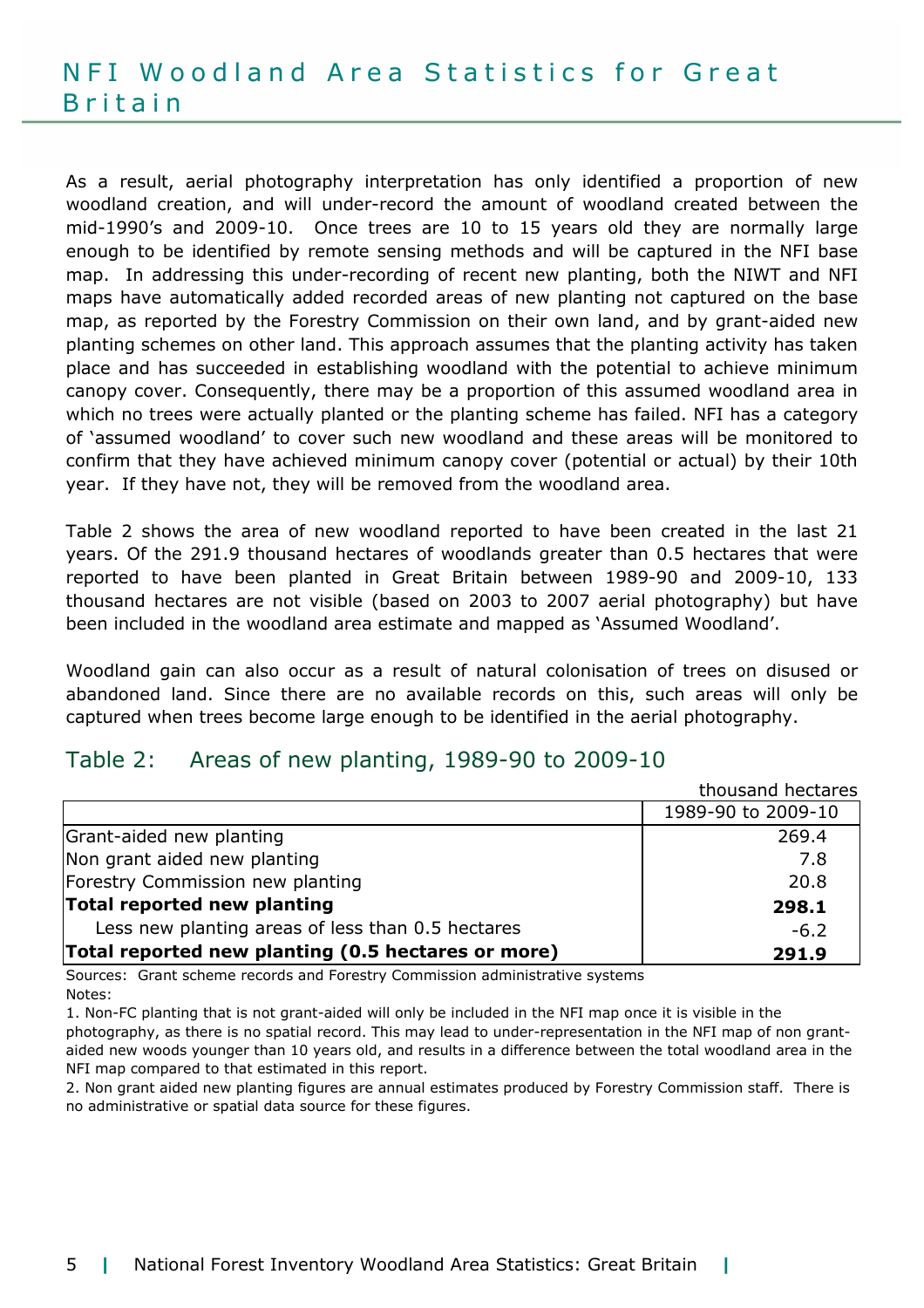## Woodland Loss

Woodland loss is defined in the NFI as an identifiable permanent removal of woodland cover to change the land use. Woodland cover is deemed to have been removed when any remaining trees on the site no longer have the potential to achieve a minimum coverage of 20% of the assessed area. When a definitive land use change is identified that has resulted in a permanent removal of tree cover to below the minimum canopy cover, such as the construction of buildings, quarries and car parks, an immediate identification of woodland loss is registered by NFI. However, removal of trees that are not immediately identifiable as a change of land use, such as the establishment of an open non-woodland habitat, are not identified as woodland loss until permanent loss of minimum tree cover is confirmed after a period of ten years.

Estimations of the extent of woodland loss in recent years due to windfarm developments and to habitat restoration reported by FC England, Scotland and Wales are contained in the individual country reports which can be found on the NFI website www.forestry.gov.uk/inventory. These estimates indicate that intended woodland removal across Great Britain has amounted to upwards of 20-30,000 ha over the past decade.

Areas of permanent woodland loss are being identified in NFI by comparing the aerial photography associated with the NIWT woodland map and the NFI woodland map. The study is limited to areas of difference in the two maps where NIWT identified woodland while NFI did not (referred to as 'NFI unmapped' – see later).

The area of confirmed woodland loss, to date, amounts to 498 hectares, but this area will increase significantly when smaller areas of difference are examined. Areas where the process of habitat restoration (conversion of woodland to non-woodland semi-natural habitat) has begun but is not yet complete are not included as confirmed woodland loss because it is not yet certain that the conversion from woodland will be achieved.

For further information on woodland loss see Appendices 1 & 2.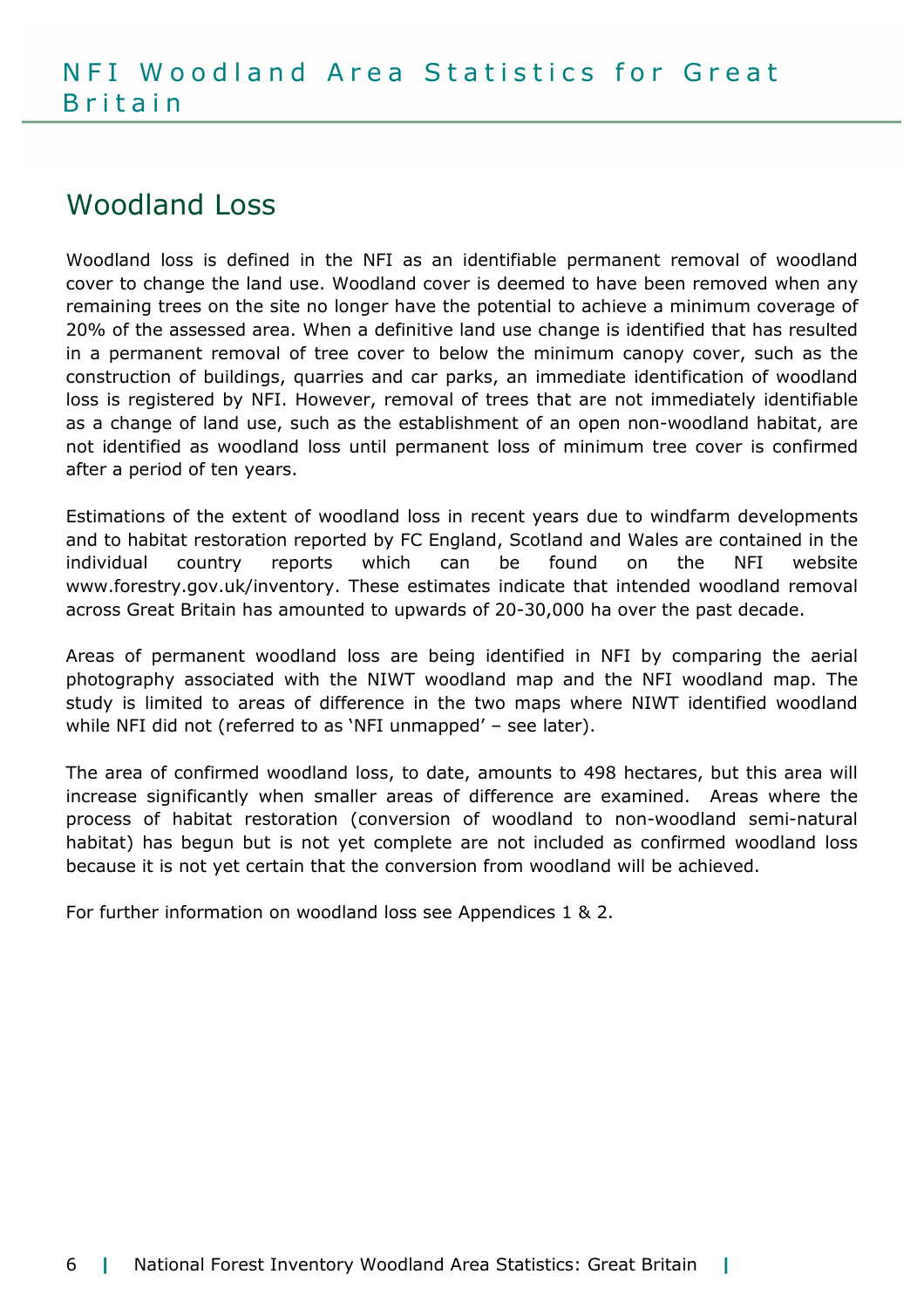# Comparison of Woodland Area Figures

As part of the process to verify the NFI woodland area figure, work has been performed to reconcile:

- NIWT and NFI estimates of woodland area
- The NFI and Forestry Statistics 2010 estimates of woodland area

## (1) Comparison between NIWT and NFI estimates of woodland area

The National Inventory of Woodland and Trees (NIWT) used different base years for the maps and initial woodland area estimates for each of the individual countries (1998 for England, 1995 for Scotland and 1997 for Wales). The analysis presented here compares the NFI-based estimated woodland area for Great Britain at March 2010 with the sum of the estimated woodland areas reported by NIWT for each of the countries at each of their respective base years, taking into account the differing periods involved for each of the countries.

NIWT estimated a total woodland area of 2,665 thousand hectares in Great Britain compared to the current NFI-based estimate of total woodland area in 2010 of 2,982 thousand hectares. This represents a net difference between the two estimates of 317 thousand hectares. The causes of this net difference are important to understand and can be ascribed to five broad categories:

- 1. Methodological differences used in the mapping of woodland of greater than 2 hectares by NIWT compared to NFI.
- 2. Errors (due mainly to misinterpretation of photography) in the NIWT map.
- 3. Error in the estimate of area of smaller woodland (0.5-2.0 hectares) as assessed from the NIWT Survey of Small Woodland and Trees.
- 4. Errors in the NFI map.
- 5. Actual change in woodland area over the period between the base years of NIWT and NFI.

Analysis has been undertaken to identify and quantify the various individual sources of this difference, as far as can be determined.

#### Comparison of woodland areas of greater than 2 hectares

7 | National Forest Inventory Woodland Area Statistics: Great Britain | A partial study has been undertaken to compare the NFI map with the NIWT map to analyse the differences in these maps for woodland of more than two hectares in size. The analysis is restricted to woodlands of 2 hectares or more to ensure a like-for-like comparison with NIWT which only mapped woodlands of more than 2 ha. In this study, a direct comparison of where NIWT and NFI found woodland was made. This comparison located areas that NIWT identified as woodland but NFI did not (326 thousand hectares referred to as 'NFI unmapped') and areas that NFI identified as woodland that NIWT did not (393 thousand hectares referred to as 'NIWT unmapped'). Detailed analysis of larger areas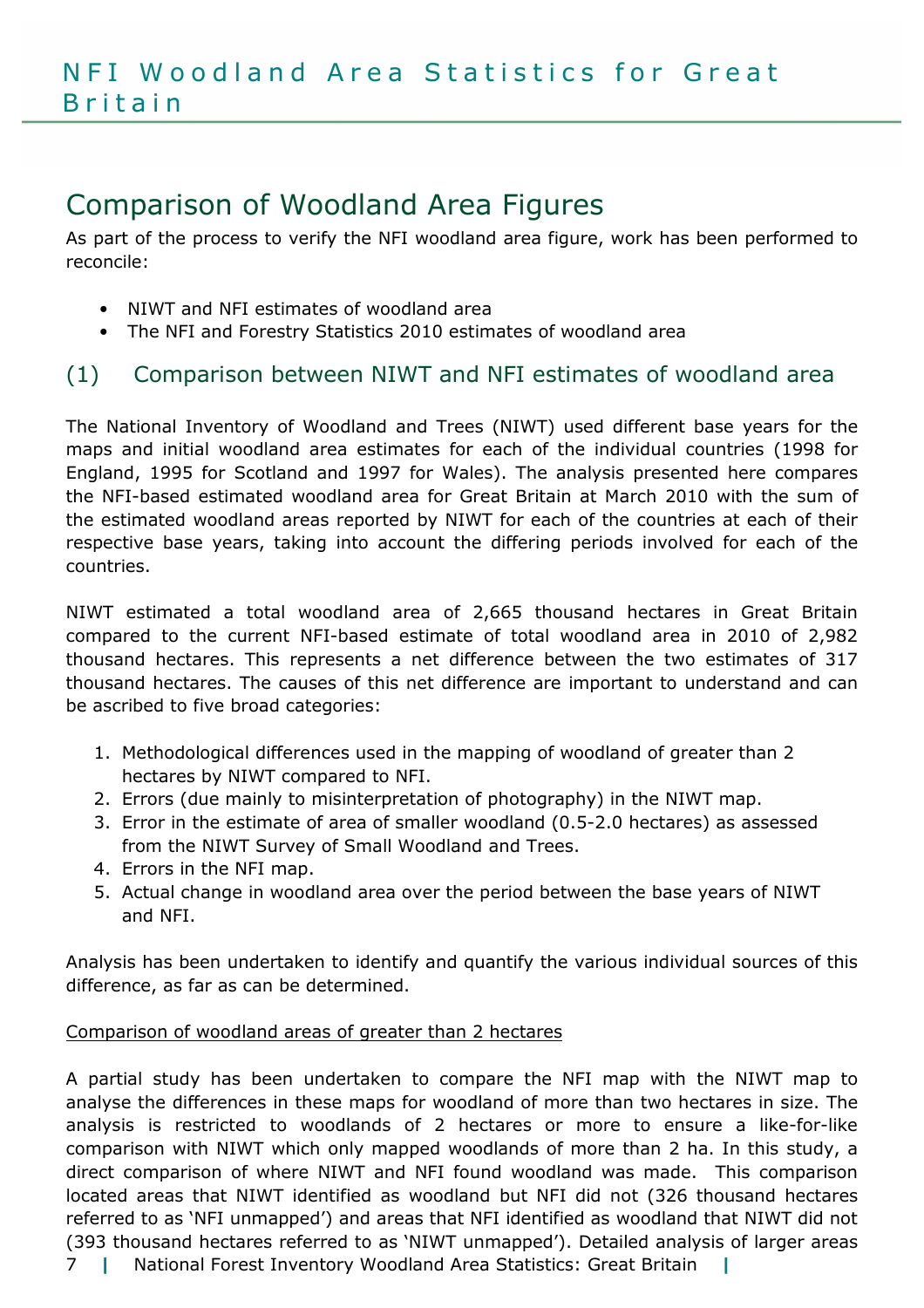of difference between the maps in each of these classes, with reference to photography associated with the production of each map, has been undertaken to investigate the causes of these differences.

Work to date has concluded that most of the differences are a result of the limitations in previous technology that led to NIWT under-reporting woodland area in some areas and over reporting woodland area in other areas. Anomalies identified in this study as having been due to errors found in the NFI map have been rectified in the current map. The extent of these anomalies are shown in Table 1 above.

Further information on this work can be found in Appendix 2.

#### Comparison of woodland areas of 0.5 - 2 hectares

A comparison of estimates of woodland area for woodlands between 0.5 and 2 hectares has also been made. For NIWT, this estimate was derived from the reported results from the NIWT Survey of Small Woodland and Trees. For NFI, the estimate is obtained from the NFI map by summation of woodland areas falling into this size band.

The results show a very large difference between the two estimates; the estimate derived from the NIWT small woodlands survey is 83.6 thousand hectares, while the estimate derived from the NFI map is 282.8 thousand hectares. Preliminary investigations have been made on the cause of this difference, which has revealed a difference in scope as one contributory factor (the NIWT small woodlands survey did not cover urban areas). Factors associated with the differences in definition of woodland by NIWT and NFI, and the possibility of an actual increase in small woodlands in Great Britain as a result of a process of natural colonisation of trees, may also be contributing to this difference.

However, it is not conceivable that such factors could explain the full magnitude of the difference in the estimates. Since the examination of areas of woodland of over 2 hectares on the NFI map described above have revealed no major errors in the mapping process, the estimate of the 0.5 to 2 hectare category of woodland from the NFI map has been accepted as broadly accurate. It is therefore concluded that the NIWT survey underestimated the area of woodland in this size category.

## (2) Comparison between 2010 estimates

The previously published estimate of woodland area at 2010 was based on annual updating of areas from the NIWT map with annual grant-aided new planting data (for non-FC woodland) and data from administrative sources (the Forestry Commission subcompartment database (SCDB)) for FC woodland. The NFI estimate of 2,982 thousand hectares of woodland in Great Britain at 31 March 2010 is around 225 thousand hectares more than the estimate for 2010 that was included in Forestry Statistics 2010. Further information on the comparison between these two estimates is given in Appendix 2, which identifies the source of 206 thousand hectares of this difference, leaving 19 thousand hectares to be reconciled with further work.

#### 8 | National Forest Inventory Woodland Area Statistics: Great Britain |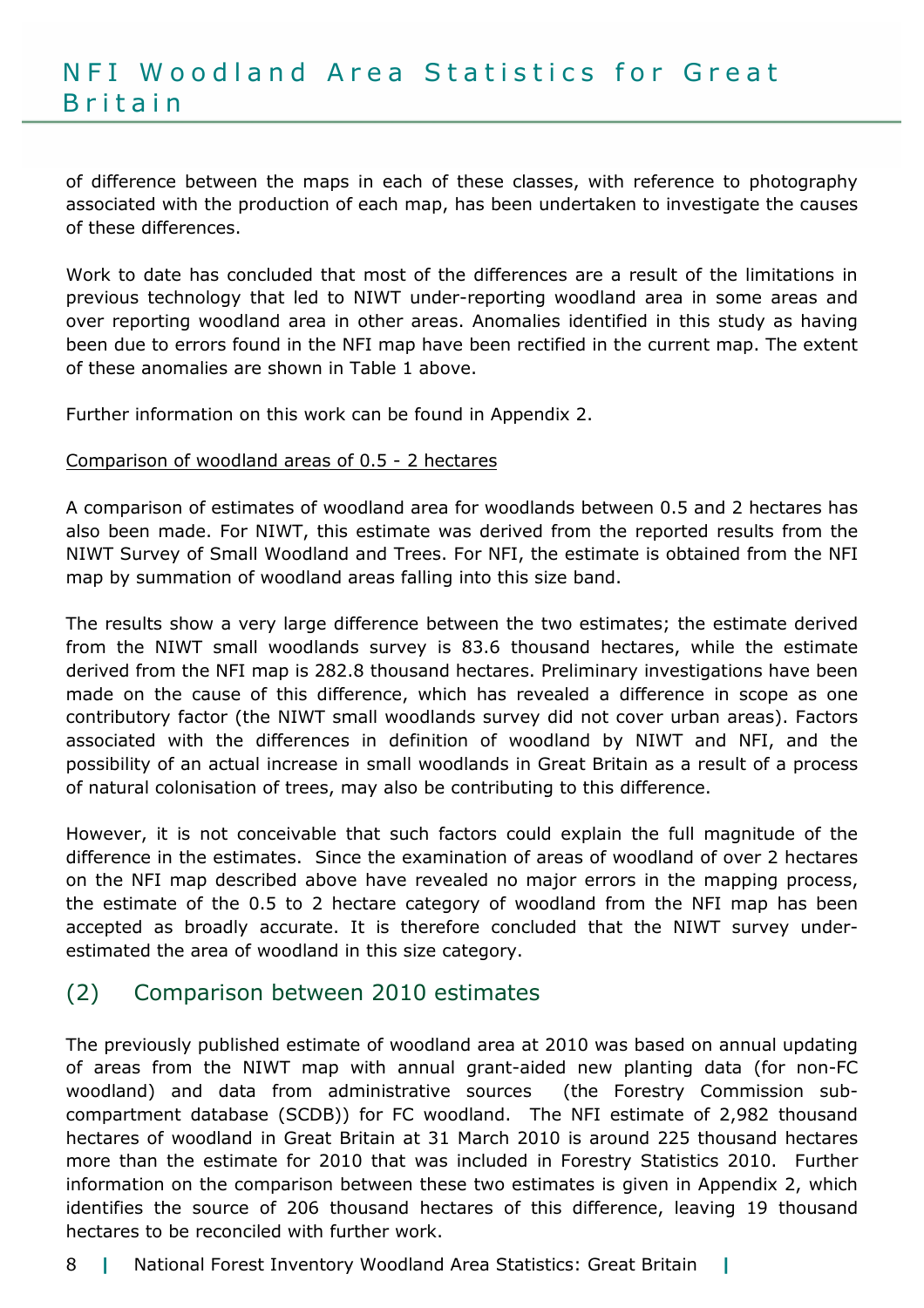Analysis to date has identified the source of 206 thousand hectares of this difference, leaving 19 thousand hectares to be reconciled with further work. The main categories of differences identified to date were methodological (resulting in a net upward adjustment of the previous estimate of 17 thousand hectares) and corrections (providing upwards adjustments of the previous estimate totalling 189 thousand hectares, with the dominant factor within this being the inclusion of the under-estimate of small woodlands area in the NIWT small woodlands survey within the previous estimate).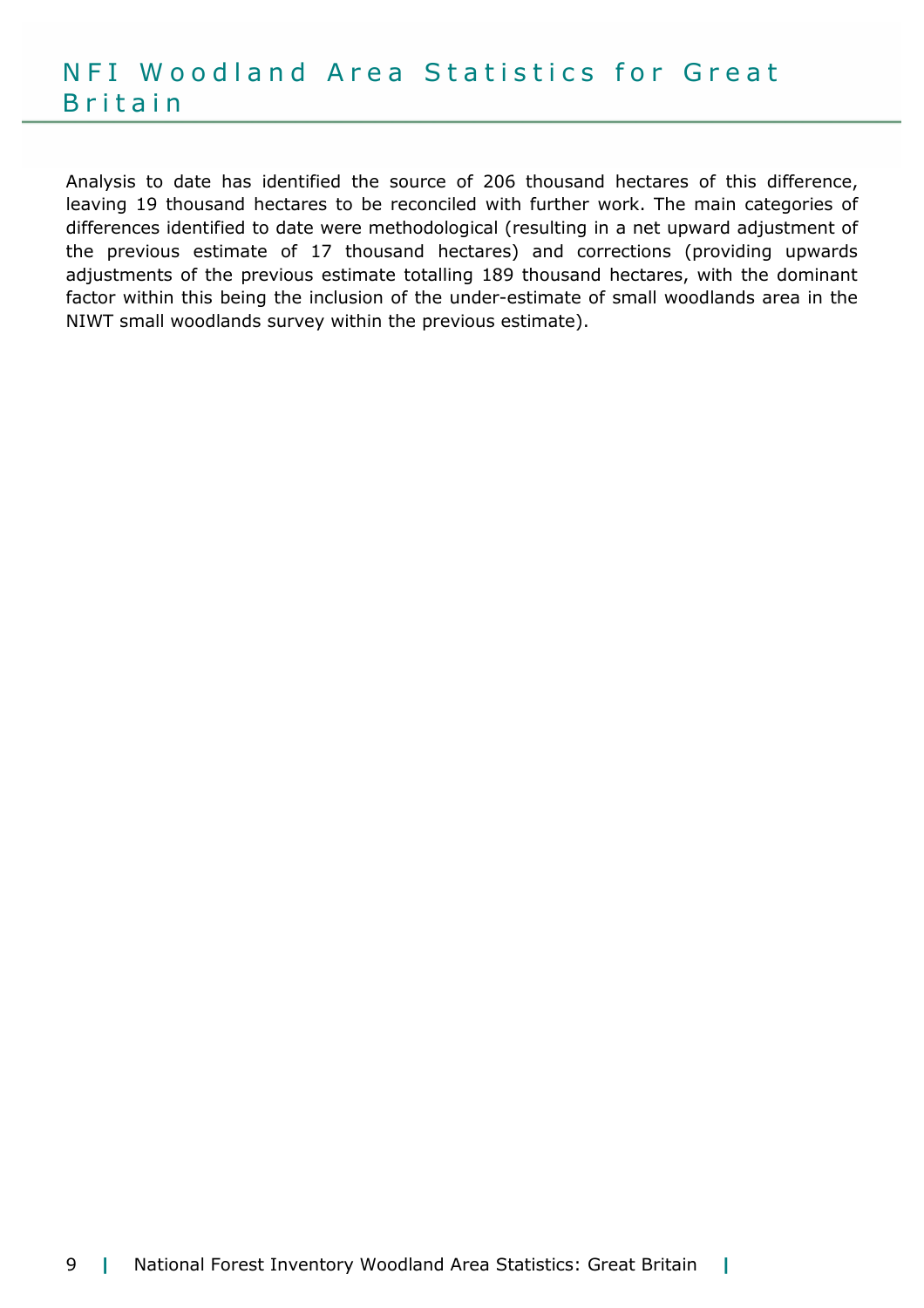# Appendix 1:

# Background and Definitions

## Area of woodland:

For the National Forest Inventory (NFI), woodland is defined as areas with a canopy cover of 20% or more (or the potential to achieve this), with a minimum area of 0.5 hectares and width of 20 metres.

For the National Inventory of Woodland and Trees (NIWT), woodland was defined as areas with a canopy cover of 20% or more in England and Wales and 50% or more in Scotland (or the potential to achieve this) and over 50 metres in width. The NIWT woodland map aimed to include all areas satisfying this definition and with a minimum area of 2.0 hectares or over. Woodland area from 0.1 hectares to 2.0 hectares was derived from the NIWT Survey of Small Woodland and Trees.

The National Forest Inventory woodland area statistics include areas of less than 0.5 hectares of open space within woodlands as part of the total woodland area, being considered as an integral part of the woodland ecosystem. Areas greater than 0.5 hectares of open space are excluded from the figures.

For the National Inventory of Woodland and Trees, woodland area statistics include areas of open space within woodlands of less than 1.0 hectares as part of the total woodland area. Areas greater than 1.0 hectares of open space are excluded from the figures.

Orchards and nurseries are not included in woodland area estimates in NFI.

Further information on the methodology used in the National Forest Inventory and in the National Inventory of Woodland and Trees is available at www.forestry.gov.uk/inventory.

In the previously published estimates of woodland area at March 2010 (Forestry Statistics 2010), the area of Forestry Commission (FC) woodland was derived from the FC's administrative systems, rather than NIWT data. They were based on land use codes in the Forestry Commission's sub-compartment database, identifying either whole mapped woodland sub-compartments or the percentage of each sub-compartment that is recorded as woodland. This resulted in the exclusion of all minor open space within woodlands and the immediate exclusion of areas cleared with the intention of conversion to other land uses (e.g. natural habitat restoration and wind farm areas).

The NFI sample square fieldwork programme will measure and report upon any changes in basal area, woodland stocking, species composition etc. that arise through habitat restoration work. This will give more information on change in woodland composition over time.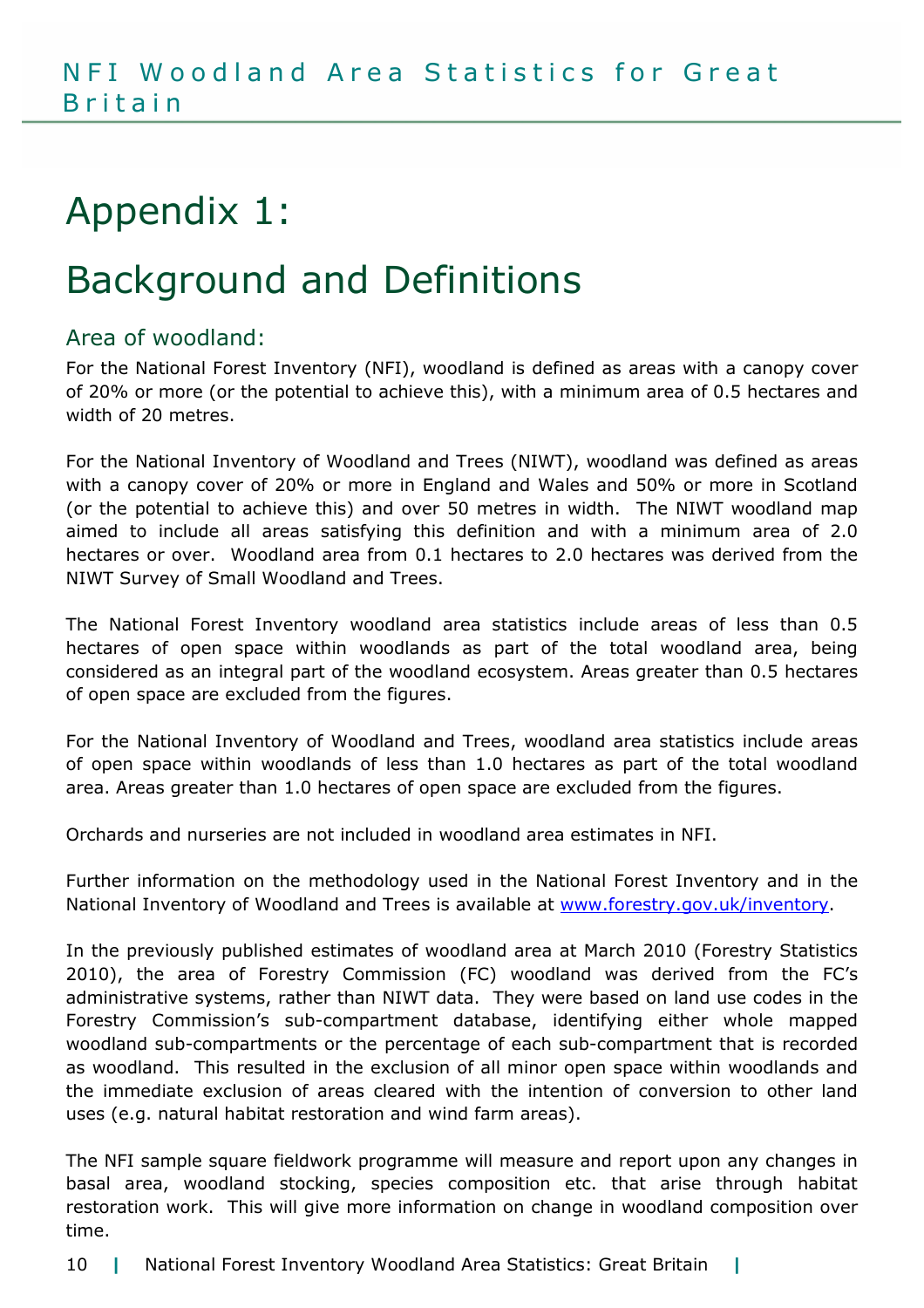NFI woodland area figures for Great Britain are based on data obtained from the 2010 National Forest Inventory map and take account of reported new planting. At present no downward adjustments have been made for land that has been grant aided to establish woodland, but which may have failed to achieve woodland cover. Any potential instances of such failed grant schemes are therefore presently included in the NFI woodland map as assumed woodland. Further work will be undertaken to identify and confirm any such areas and these will be removed from the total woodland area.

Woodland as a % of land area was derived from the NFI 2010 estimate of woodland area in conjunction with the Office for National Statistics 2010 Standard Area Measurements (SAM) figures for land area, utilising the 'Land only measurements in hectares', which exclude inland water.

## New planting:

'New planting' can occur as a result of planting, seeding or the natural colonisation of new woodland trees. Planting and sowing will always be the outcome of human intervention, but natural colonisation can result from solely natural processes, or a combination of both natural and human processes. The figures included in Forestry Statistics 2010 and in this report are for all these types of woodland creation.

Information about Forestry Commission planting, seeding and colonisation comes from FC administrative systems.

Information about non-Forestry Commission planting, seeding and colonisation comes principally from records of woodland grant schemes in each of the individual countries. For planting and seeding schemes the date of the first payment sets the year within which the planting is reported. Assumptions about planting, seeding and colonisation are checked at a later date against aerial photography when the trees are large enough to observe.

For natural colonisation/ regeneration, the areas included are recorded at the point at which the second instalment of grant aid has been paid during the year. This is because the second instalment is approved when woodland reaches a certain stage and density of growth, so this information corresponds approximately to the amount of new woodland created.

For non grant-aided planting, seeding and colonisation, areas are only included when the trees have become older and are visible in aerial photography, introducing a lag between establishment and identification. This process therefore only identifies non grant-aided new woodland areas which are composed of older natural colonisation at some time after their initial establishment. This is a result of there being no spatial records to base assumptions upon.

The National Forest Inventory aerial photography interpretation has picked up a proportion of new woodland creation, but this initially under-records the amount of woodland created between the mid-1990s and 2009-10, as the technology often fails to detect stands of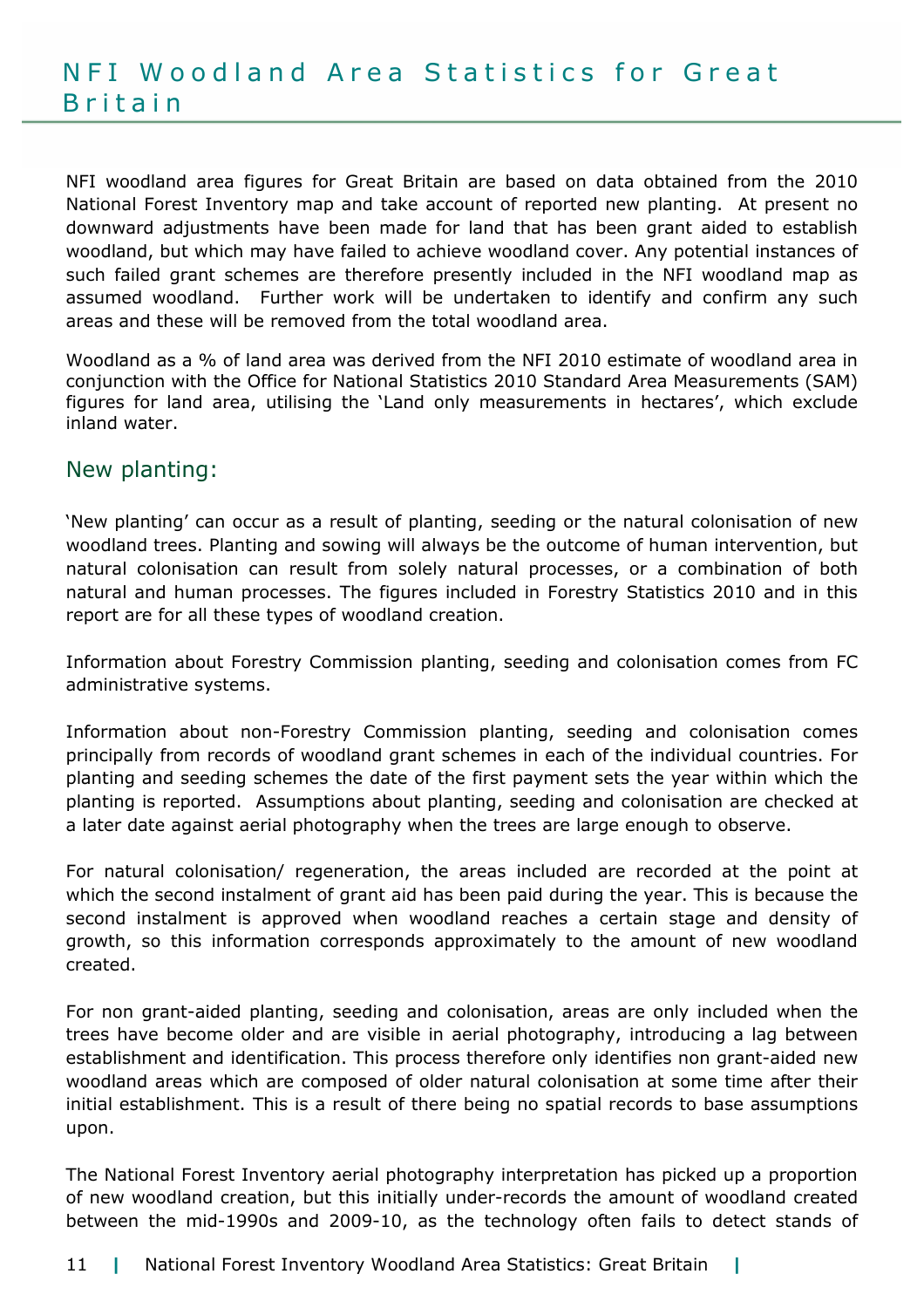## N F I W o o d l a n d A r e a Statistics for Great **B**ritain

trees younger than 5 to 10 years. Once trees are 10 to 15 years old they are normally large enough to be identified by remote sensing methods and will be included in the overall woodland area figures. Because of this factor, NFI, NIWT and annual estimates of woodland area have assumed that grant-aided new planting achieved canopy cover. NFI now has a category of 'assumed woodland' to cover such new woods. These woods will be monitored using remote sensing to confirm if they have achieved a canopy cover by their 10th year. If they have not, they will be removed from the woodland area.

#### Woodland loss:

If an area of woodland is clear felled, it is presumed that tree cover will be replaced. A period of 10 years is allowed for trees to be re-established before such an area is mapped as non woodland, unless an obvious and permanent land use change is detected. Areas of clearfell that have occurred over the last 10 years that show no definitive photographic evidence of land use change to non-woodland are included in the NFI woodland area and classified as transition woodlands. This is to allow for the usual period of time it takes for woodland to re-establish and for the difficulties associated with detecting young trees from aerial photography and satellite imagery. Where woodland is clear felled and converted to non-woodland land uses that are immediately identifiable by remote imagery, such as quarries or golf courses, these areas will be reported as woodland loss upon first detection.

The principal exception to the presumption of tree cover being replaced after felling is that of habitat restoration, where owners remove tree cover to establish non-woodland habitats and land uses. The NFI rule is that until such new non-forest land uses are well established, they are not declared as woodland loss. The same principle is used as when assessing the failure of new woodland establishment; a ten year period is allowed before a land use change to woodland is deleted. This procedure provides greater assurance that only areas of definite and permanent change are included in woodland loss statistics.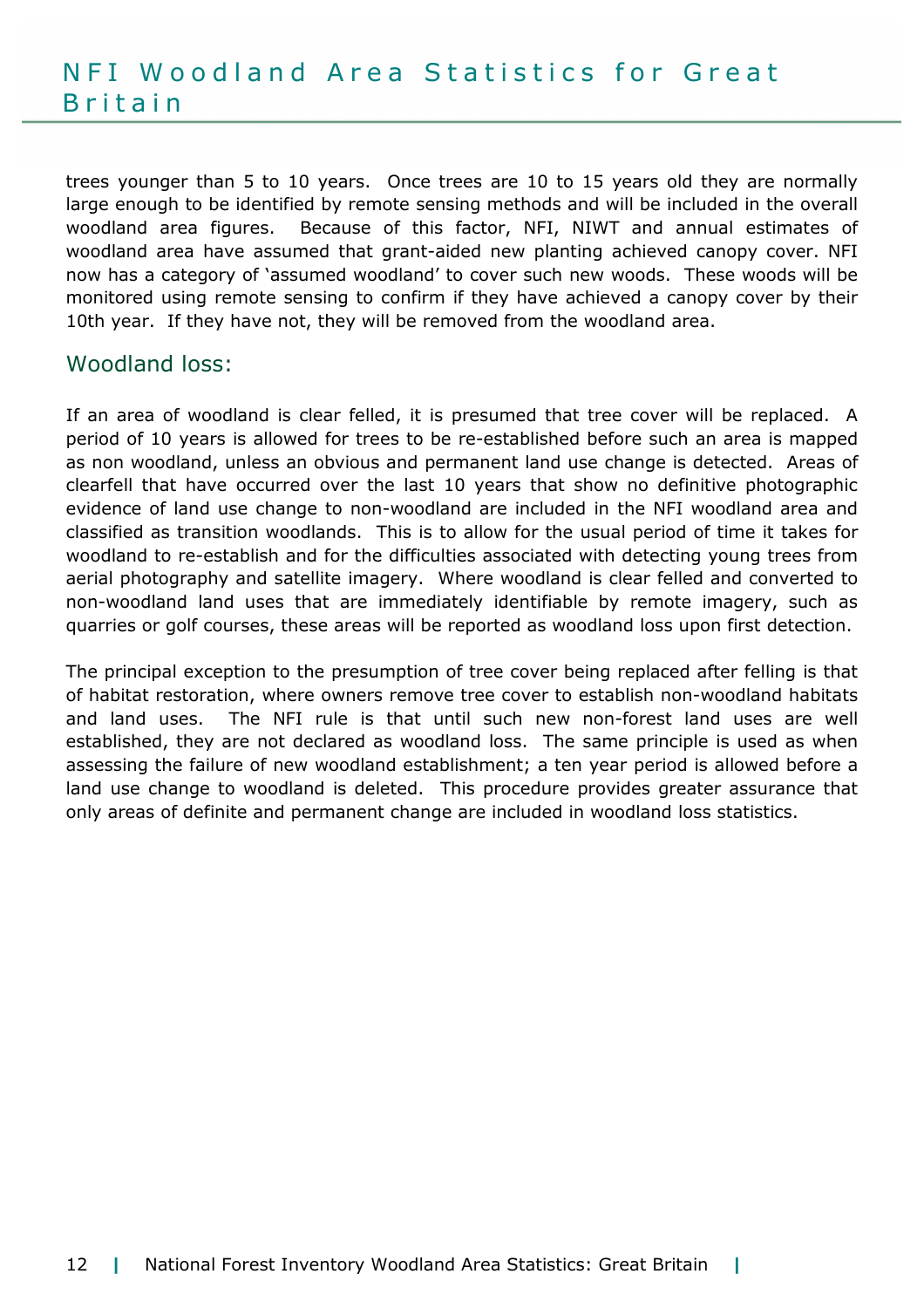# Appendix 2: Comparison of maps and woodland area estimates

## (1) Comparison of NIWT and NFI maps

The National Forestry Inventory team is undertaking a study, comparing the NFI map with the NIWT map to identify the principal causes of the difference between the two maps. A direct comparison of where NIWT found woodland and where NFI found woodland has been made. This located areas that NIWT identified as woodland but NFI did not (326 thousand hectares referred to as 'NFI unmapped') and areas that NFI identified as woodland but NIWT did not (393 thousand hectares referred to as 'NIWT unmapped'). Detailed analysis of each of these classes is being undertaken by examination of historic aerial photography, verifying which of the maps is correct, or if differences are real changes over time.

#### NFI unmapped

Of the 326 thousand hectares of 'NFI unmapped' areas, about 40 thousand hectares within larger areas of difference have so far been assessed. The remaining 286 thousand hectares of 'NFI unmapped' areas have not yet been analysed. From the 40 thousand hectares that have been studied, around 5.4 thousand hectares are assessed as valid woodland, 6.8 thousand hectares are comprised of new planting schemes and have been added to the total NFI area, and 498 hectares have been identified as permanent woodland loss as set out in table 3, below.

## Table 3: Areas of permanent woodland loss observed in partial examination of mapping differences between NFI and NIWT

| hectares                 |                         |
|--------------------------|-------------------------|
| Land use change          | <b>Total identified</b> |
|                          | woodland loss           |
| Residential buildings    | 184                     |
| Quarries                 | 112                     |
| Golf courses             | 79                      |
| Open water               | 20                      |
| Recreational buildings   | 20                      |
| Urbanisation             | 13                      |
| Industrial buildings     | 12                      |
| Wind farms               | 6                       |
| Car parks                | 5                       |
| Agriculture              | 5                       |
| Other                    | 42                      |
| <b>All woodland loss</b> | 498                     |

Source: National Forest Inventory map, National Inventory of Woodland and Trees map. Note:

The areas of woodland loss reported in Table 3 only cover instances where a clear change in land use is evident.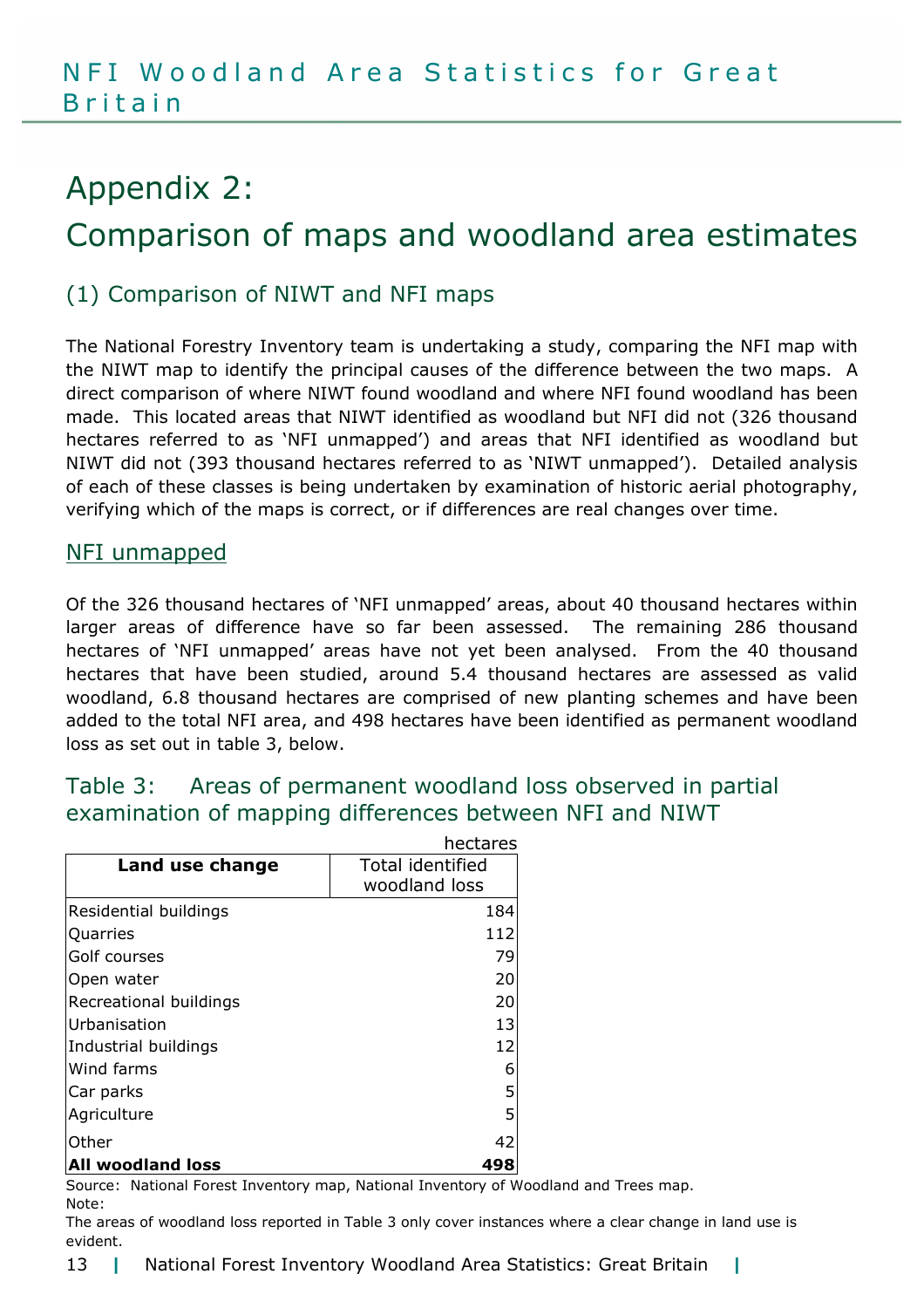Areas of confirmed permanent woodland loss reported in Table 3 are based solely on comparative photographic interpretation. This approach differs in scope from most existing estimates of woodland loss reported by other sources, which are based on reported intent of woodland conversion, and therefore immediately include areas of woodlands felled for the purpose of habitat change to non-woodland. These will be reflected in the NFI figures after a period of ten years with no woodland cover, or if evidence of permanent change becomes evident in the imagery before that time.

Of the remainder, 15.2 thousand hectares were identified as areas where NIWT was incorrect and woodland had never existed, and 12.2 thousand hectares arose as a result of methodological differences between NIWT and NFI.

## NIWT unmapped

Of the 393 thousand hectares of 'NIWT unmapped' areas, a total of 11.6 thousand hectares within larger areas of difference have so far been assessed. The remaining 381.4 thousand hectares of 'NIWT unmapped' areas have not yet been analysed. From the 11.6 thousand hectares that have been studied, around 5.6 thousand hectares are assessed as existing woodland that should have been included in NIWT, and 0.4 thousand hectares were erroneously classified as woodland in the NFI map and has subsequently been removed from the NFI map. 4.5 thousand hectares of new woodland established since NIWT were found, and most of the remaining area was ascribed to methodological differences between NIWT and NFI. These estimates will be refined further in 2011/12.

## (2) Comparison between NIWT and NFI 2010 estimates of woodland area

The analysis undertaken to date has generated a number of revisions that could be applied to NIWT data to give revised area estimates under NFI definitions, processes and technologies. Adjustments for methodology changes and corrections give a revised estimate of 2,796 thousand hectares for the NIWT base years (table 4).

After accounting for woodland gain and loss the period between the base years for NIWT and NFI, there is a net discrepancy of 19.3 thousand hectares to reconcile within woodlands over 2 hectares. This is the difference between the base year estimates from NIWT (updated to 2010, including a correction for under-estimation of the area of small woodlands from the NIWT small woods survey) and the 2010 estimate from NFI.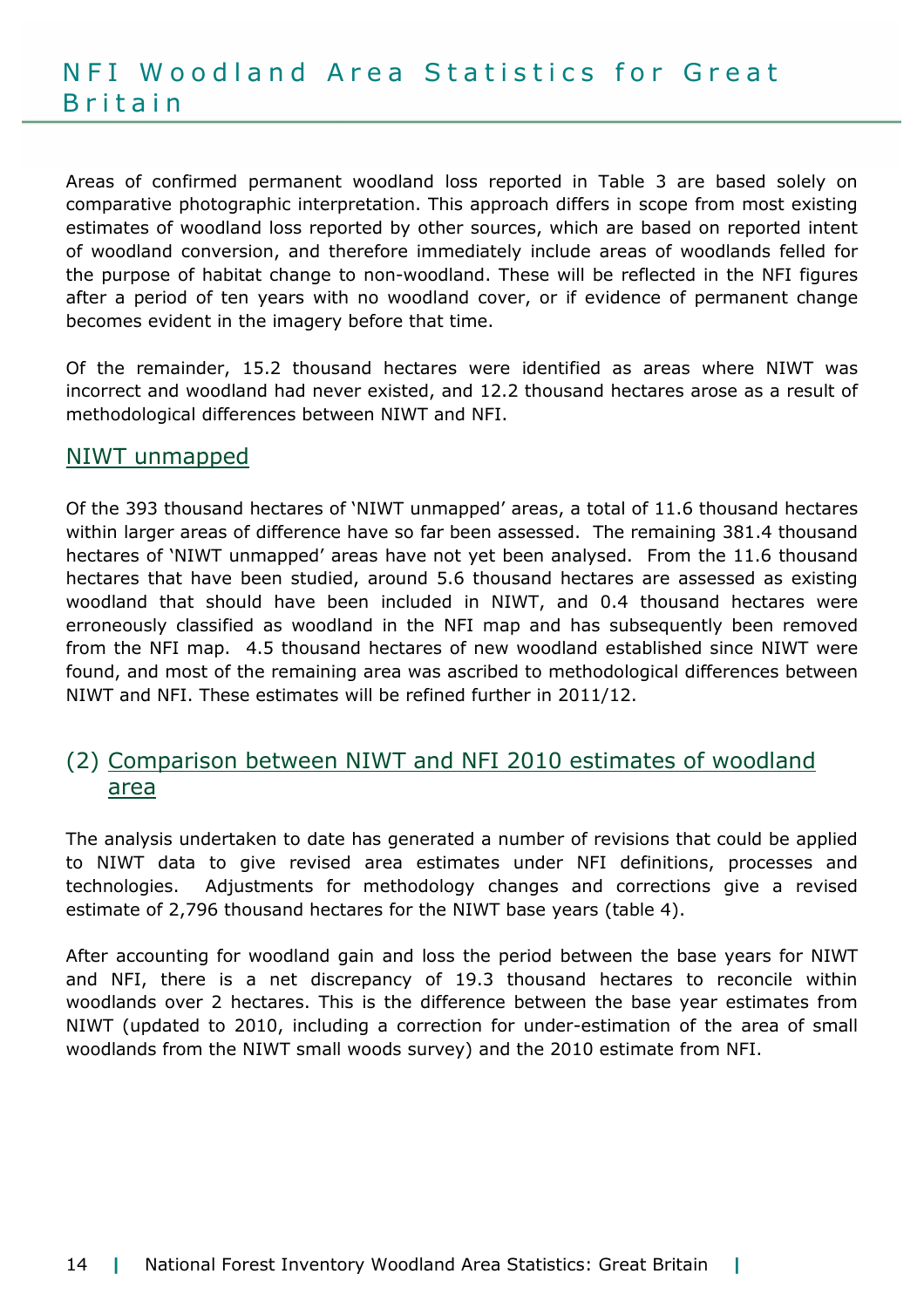## Table 4: Reconciliation of NIWT (1995 to 1998-based) and NFI (2010-based) total woodland areas

|                                                                                | thousand hectares |        |
|--------------------------------------------------------------------------------|-------------------|--------|
| NIWT 1995-98 estimated area (as reported)                                      |                   | 2665.2 |
| Methodology adjustments                                                        | $-58.3$           |        |
| Of which:                                                                      |                   |        |
| Subtract areas of small woods (0.1 to 0.5 hectares)                            | $-36.8$           |        |
| Subtract small areas of open space (0.5-1.0 hectares)                          | $-9.2$            |        |
| Adjustments due to other methodology differences                               | $-12.3$           |        |
| NIWT 1995-98 under NFI conventions (uncorrected)                               |                   | 2606.9 |
| Identified errors in NIWT map and small woodland survey                        | 189.6             |        |
| Of which:                                                                      |                   |        |
| Confirmed non-woodland in 1995-98                                              | $-15.1$           |        |
| Confirmed woodland in 1995-98 missed by NIWT                                   | 5.6               |        |
| Under-estimate of woodland area of 0.5-2.0 hectares in NIWT small woods survey | 199.2             |        |
| NIWT 1995-98 woodland area (under NFI definitions and corrections)             |                   | 2796.5 |
| Identified changes in woodland area from NIWT base years to 2010               | 166.2             |        |
| Of which:                                                                      |                   |        |
| New planting, NIWT base years to 2009-10                                       | 172.8             |        |
| Adjusted by planted areas of less than 0.5 hectares                            | $-6.1$            |        |
| Confirmed woodland loss                                                        | $-0.5$            |        |
| Corrected NIWT 1995-98 woodland area updated to 2010                           |                   | 2962.7 |
| <b>NFI estimated woodland area 2010</b>                                        |                   | 2982.1 |
| <b>Unreconciled difference</b>                                                 |                   | 19.3   |

Sources: National Inventory of Woodland and Trees, National Forest Inventory map. Notes:

1. Reconciliation to date is based on a partial comparison of areas of difference between the NIWT and NFI maps.

2. The correction for the under-estimation of woodland area of 0.5 to 2.0 hectares from the NIWT small woods survey is the full difference between this estimate and that derived from the NFI map. It therefore assumes no change in the underlying area of this category of woodland between the base years for NIWT and NFI.

3. Further work on the differences between NFI and NIWT will be undertaken to reduce the unreconciled difference.

## (3) Comparison between 2010 estimates

The above comparison of woodland areas identified by NIWT and NFI accounts for some of the difference of 225 thousand hectares between the previous Forestry Commission estimate of woodland area at March 2010 of 2,757 thousand hectares and that of the current estimate of 2,982 thousand hectares, based on the NFI map.

15 | National Forest Inventory Woodland Area Statistics: Great Britain | The previously published estimate of woodland area at 2010 was based on annual updating of areas from the NIWT map with annual grant-aided new planting data and estimates of new planting without grant aid (for non-FC woodland) and data from administrative sources (the Forestry Commission sub-compartment database (SCDB)) for FC woodland. A summary of the various adjustments and updating applied to the NIWT base date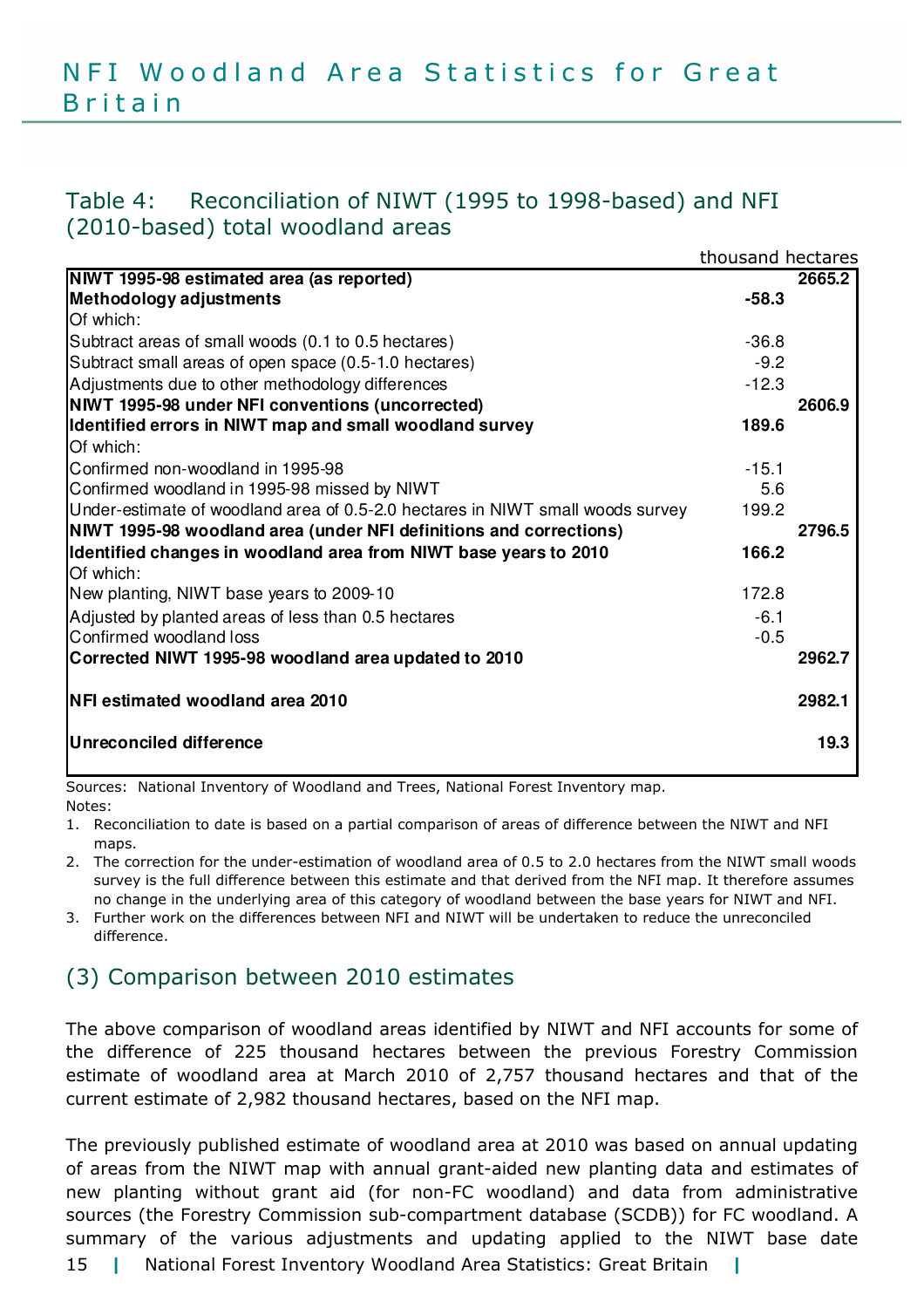## N F I W o o d l a n d A r e a Statistics for Great **B**ritain

woodland area estimate to obtain the previous FC estimate of total woodland, as published in 'Forestry Statistics 2010', is given in Table 5.

## Table 5: Derivation of the previous Forestry Commission estimate of total woodland area in 2010 from the NIWT base year estimates

|                                                                        |         | thousand hectares |
|------------------------------------------------------------------------|---------|-------------------|
| NIWT 1995-98 estimated area                                            |         | 2665.2            |
| Adjustments and updating of FC woodland area                           | $-76.1$ |                   |
| Of which:                                                              |         |                   |
| Discrepancy between NIWT FC area and SCDB area at NIWT base years      | $-25.9$ |                   |
| FC new woodland NIWT base years to 2010                                | 5.5     |                   |
| Adjustments due to land use changes and to integral open areas to 2010 | $-55.7$ |                   |
| Changes to non-FC woodland NIWT base years to 2010<br>Of which:        | 167.3   |                   |
| Grant schemes NIW Tbase years to 2010                                  | 161.5   |                   |
| Non-FC non-grant scheme new planting 1998-2010                         | 5.8     |                   |
| Assumed non-FC woodland loss NIWT base years to 2010                   | 0.0     |                   |
| Net changes and adjustments for all woodland                           | 91.3    |                   |
| Reported total woodland area in Forestry Statistics 2010               |         | 2757.0            |

Notes:

1. Transfers of ownership between FC and non-FC woodland via the FC acquisitions and disposals programme between NIWT base dates and 2010 are not shown in this table since they have no effect on total woodland area.

2. The adjustments due to land use changes and to integral open areas between NIWT base dates and 2010 include updating of the sub-compartment database for land use transitions before NIWT, corrections for integral open space of less than 1 ha and for declared land use change including open habitat restoration.

The largest adjustments made to the NIWT total woodland area to obtain the previously estimated woodland area for 2010 are a decrease of 55.7 thousand hectares which resulted from the exclusion of all integral open space from FC estate woodland area estimates, plus adjustments made within the FC sub-compartment database for actual land use changes and the ongoing re-classification of areas previously miss-classified as high forest to reflect already existing integral open space within FC woodland. The other large adjustment was an increase of 161.5 thousand hectares in non-FC woodland to account for an assumed increase in woodland in this sector as a result of new planting under woodland grant schemes. Note that, under the methodology used in the current NFI-based estimate of woodland area, some of the decrease of 55.7 thousand hectares to FC woodland since NIWT will not be accounted for because woodland areas converted to some other uses (such as habitat change) are not registered as a change of land use until 10 years after felling.

Table 4 and Table 5 provide a 'road map' towards an explanation of the difference of 225 thousand hectares between the current and previous estimates of total woodland area for 2010, via an analysis of each estimate in relation to the NIWT estimated woodland area. After eliminating factors that appear in both tables and are therefore neutral with respect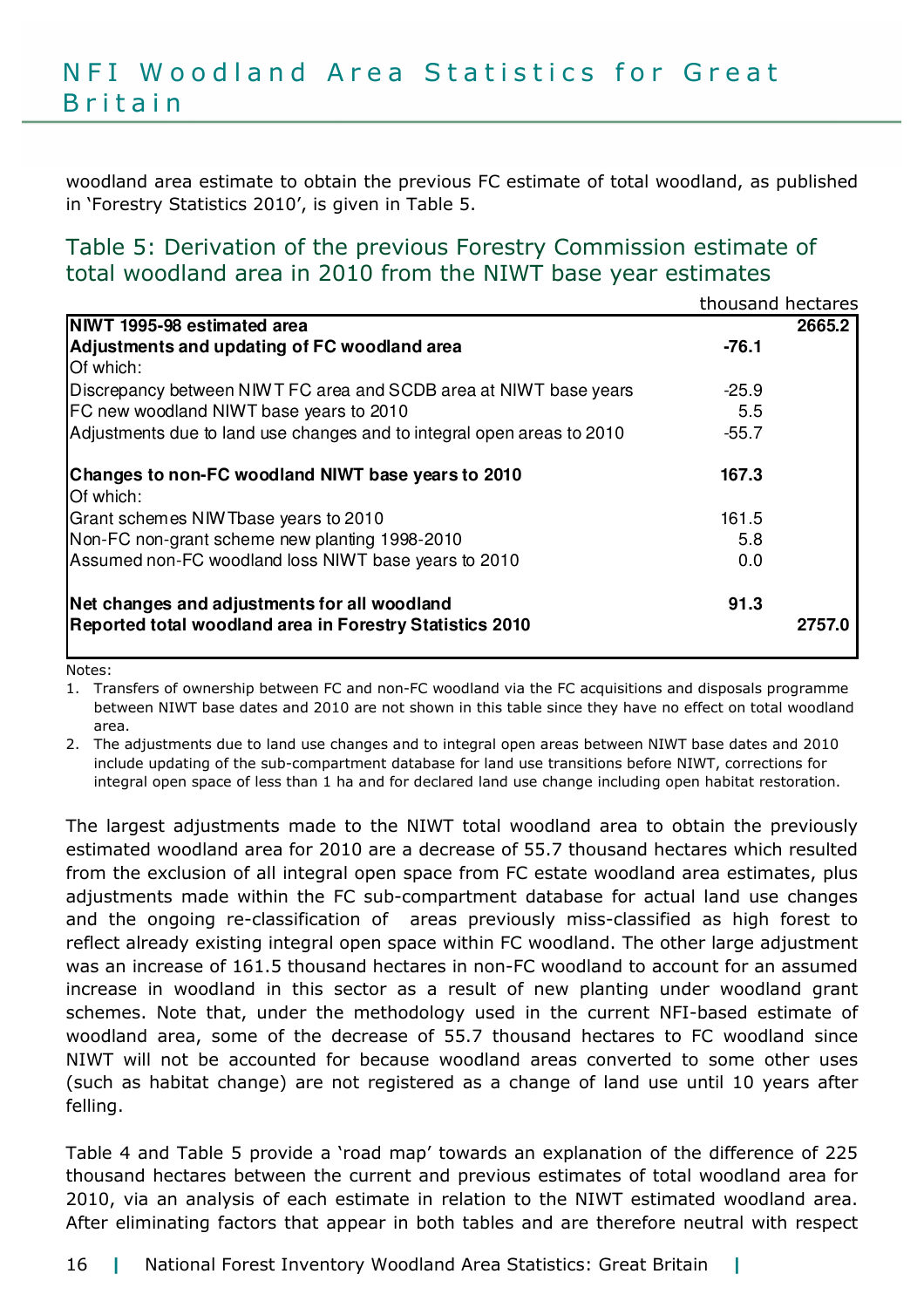to the comparison of the previous and current estimates (grant schemes and non-grant scheme new non-FC woodland, and new FC woodland since NIWT), Table 6 shows the various sources of difference in the two estimates and their magnitude. (There may be some interaction between the various items listed in this table, but such interactions are considered to be negligible.)

## Table 6: Relationship between previous and current FC estimates of total woodland area for 2010

|                                                                                | thousand hectares |        |
|--------------------------------------------------------------------------------|-------------------|--------|
| Previous estimate of total woodland area in 2010                               |                   | 2757.0 |
| Methodology adjustments                                                        | 17.2              |        |
| Of which:                                                                      |                   |        |
| Discrepancy between NIWT FC area and SCDB area at NIWT base years              | 25.9              |        |
| Adjustments due to land use changes and to integral open areas to 2010         | 55.7              |        |
| Area of NIWT small woods (0.1 to 0.5 hectares)                                 | $-36.8$           |        |
| Small areas of open space (0.5-1.0 hectares)                                   | $-9.2$            |        |
| Adjustments due to other methodology differences                               | $-12.3$           |        |
| Adjustment for new planted areas of less than 0.5 hectares                     | $-6.1$            |        |
| <b>Corrections</b>                                                             | 189.2             |        |
| Of which:                                                                      |                   |        |
| NIWT 1995-98 non-woodland                                                      | $-15.1$           |        |
| NIWT 1995-98 missed woodland                                                   | 5.6               |        |
| Under-estimate of woodland area of 0.5-2.0 hectares in NIWT small woods survey | 199.2             |        |
| Confirmed woodland loss                                                        | $-0.5$            |        |
| <b>Total adjustments and corrections</b>                                       | 206.4             |        |
| Previous estimate after identified adjustments and corrections                 |                   | 2963.4 |
| Yet to be reconciled                                                           | 18.7              |        |
| <b>Reported NFI 2010</b>                                                       |                   | 2982.1 |

Note:

Further work on the differences between NFI and NIWT will be undertaken to reduce the unreconciled difference.

Methodology adjustments and corrections so far identified to the NIWT woodland area are currently estimated to account for 206 thousand hectares of the difference between the two estimates of woodland area in 2010. Remaining differences totalling 19 thousand hectares are attributed to, as yet, un-reconciled differences between the NIWT woodland map and the new NFI 2010 woodland map. Further work on the examination of areas of difference between these two maps is ongoing, and will result in future adjustments to both NIWT and NFI confirmed woodland areas.